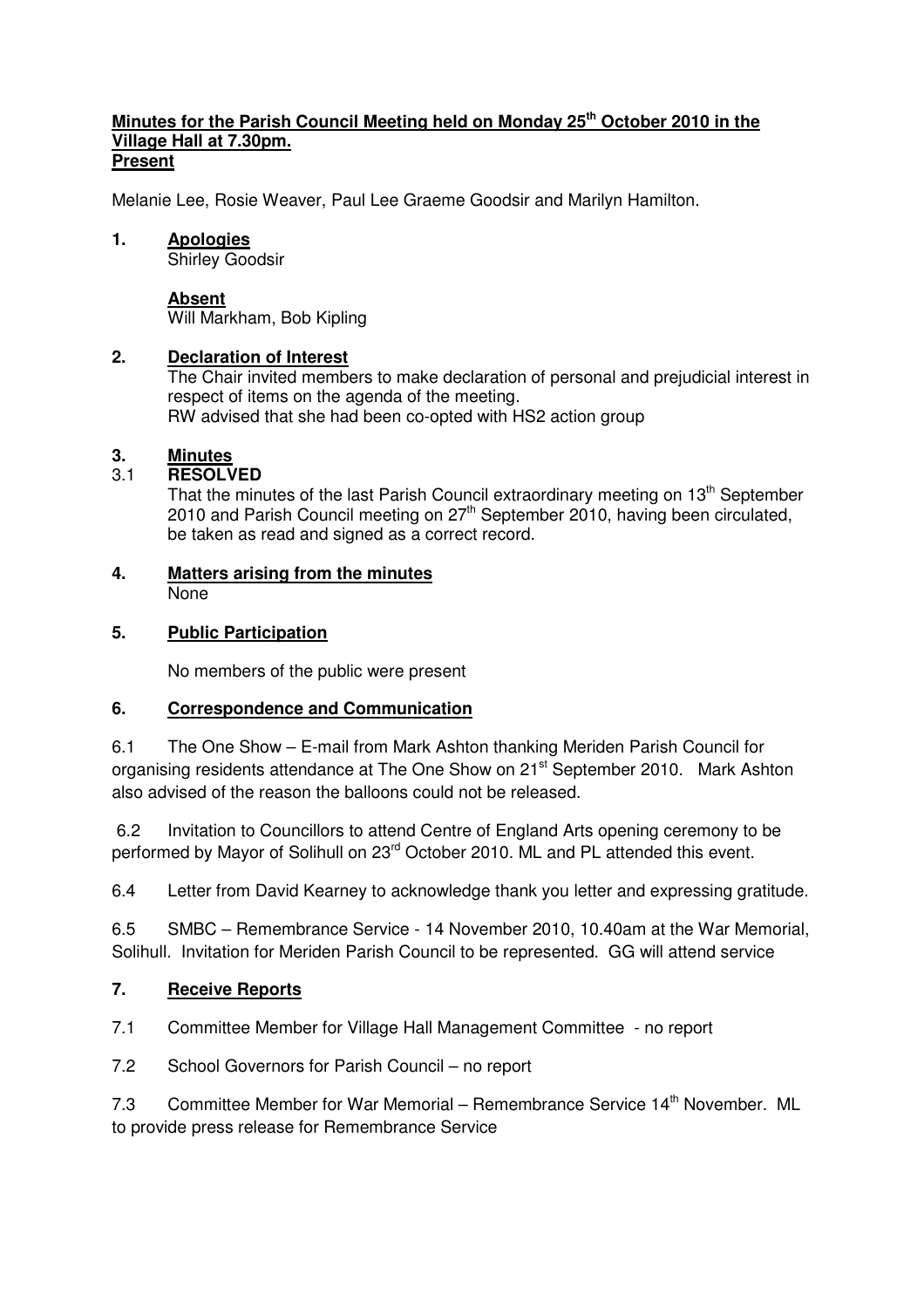- 7.4 Pool Clerk confirmed that she is continuing to arrange a meeting with SMBC drainage team.
- 7.5 Allotment Representative Clerk advised Plot two now taken and tenant of Plot 4 has requested Plot 3. All allotments have been let.
- 7.6 Footpaths/Forum Some areas overgrown but otherwise good

7.7 Meriden Sands Working Group – no meeting. Clerk to obtain notice sent by Coal Board to residents.

- 7.8 Conservation Committee Nothing relating to Meriden
- 7.9 Local Strategic Partnership -
- 7.10 Police Rural Assembly No report
- 7.11 Solihull Area Committee Next Meeting 18<sup>th</sup> November
- 7.12 Tree Wardens Nothing to report
- 7.13 Parish Plan Next Meeting 23<sup>rd</sup> November
- 7.14 Community Surgery Clerk updated issue regarding non-attendance at Community Surgery in October.
- 7.15 Joint Councillor Surgery No attendance by public
- 7.16 Community Speed Watch Next session Sat 30 October training dates in November
- 7.17 Fusion Football Sessions Wednesday evenings Fusion are reviewing services across Borough. Rural Mobile project now withdrawn by SMBC as children attending are too young.
- 7.18 Paul Jayes Football Academy Meriden Rovers Saturday Mornings. Request has been made for electricity to be switched on. Toilets also require cleaning. There are enough children for a football team. They require team kit.

# **8. Village Matters**

8.1 **Community Centre – Alspath Road –** Shirley Goodsir attended a meeting with Sgt Tony Hanlon and two other residents on Thursday  $7<sup>th</sup>$  September 2010.

8.2 **Pool –** Clerk confirmed that we are awaiting date for a meeting with SMBC

8.3 **Parking on The Green** – Meeting with Kerry Mountjoy – wooden posts have been ordered and should be installed in 4 weeks. The material will be recycled fibre glass, greener and cost effective. They will still look like wood.

#### 8.4 **Maxstoke Lane/Hampton Lane development – Update**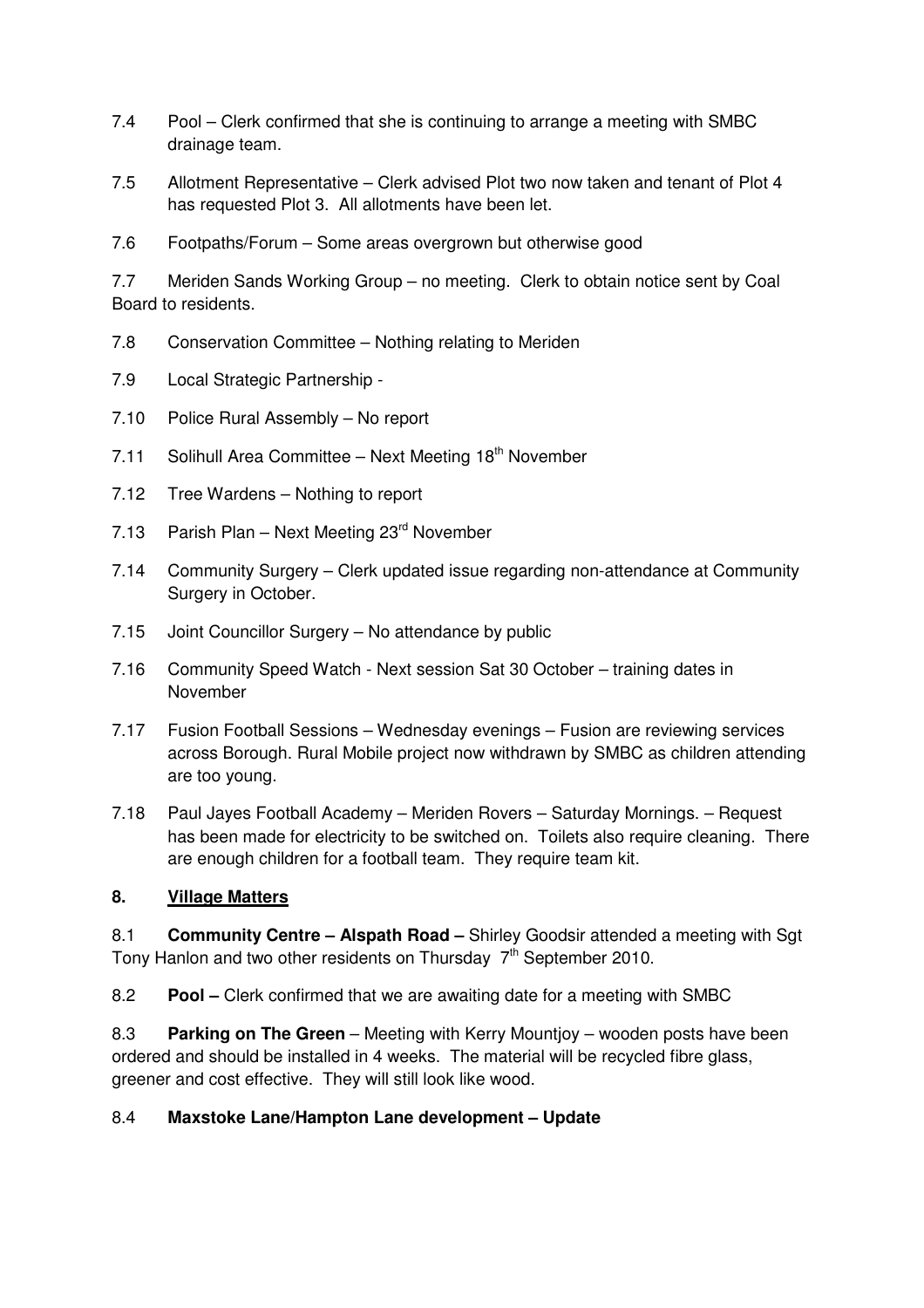**(a) Local Lettings Policy –** going before cabinet in December/January. RW met John Pitcher and Mark Collier regarding lettings policy. RW will produce a revised draft to be ratified at next meeting.

 **(b) Management arrangements –** for the new play facility – group to be set up. A date has been agreed to meet Wright Hassall's Paul Guyver on 2<sup>nd</sup> November.

8.5 **Road Hump and new zebra crossing in Meriden** – Meeting took place with Chris Morton on 29<sup>th</sup> September. Objection reaffirmed. Cabinet meeting scheduled for 4<sup>th</sup> November 2010

8.6 **Eaves Green Lane** – Update – Planning consent granted to install plastic membrane and to erect posts for paddock. No date for Public Inquiry set.

8.7 **Public Conveniences –** Update –At the last meeting it was confirmed that Commander Foulkes has responded advising that the Police are unable to commit to the project as it does not provide a permanent base for his staff**.** We therefore need to decide if we want to pursue the project alone or reconsider the option of demolition? we are awaiting quotes for demolition. Sandford Building Services, Ralph Leadbrook and Priority Builders have all been asked to quote.

8.8 **Roundabout** – planting update – Lorna Teager has confirmed that the roundabout will be planted before Christmas. Work to commence in December. The Rotary Club of Meriden are also kindly donating 1,000 crocus bulbs for planting by Solihull Council on the roundabout and on Fillongley Road. We are also enquiring as to whether Solihull Council will agree to plant some crocus bulbs in the duck pond. Brian Ball has advised that he can plant some bulbs at the duck pond. The Clerk has also called the Highways department at Warwickshire Council to see if they would be prepared to plant some on the roundabout at the bottom of the A45. It was agreed that we shall submit a formal thank you to the Rotary Club in the Meriden Mag.

8.9 **Emerging Core Strategy –** PL, Chair and Clerk attended a briefing session on Monday 11<sup>th</sup> October. Dave Simpson has agreed to send one of his officers to attend the next Parish Council meeting on 29<sup>th</sup> November, if so required to discuss and explain the emerging core strategy. SMBC have confirmed that responses may be sent in by 4<sup>th</sup> January 2011.

8.10 **Draft review of Licensing Act 2003 –** Clerk to e-mail Bob Kipling for comment upon this as he did a great job at the last review and is the most experienced councillor to comment.

8.11 **Meeting dates for next year/Councillor Surgeries –** Agreed that since there was no attendance by public, Councillor surgeries are reduced to quarterly surgeries. Parish Council meeting dates agreed as per list circulated.

8.12 **Tenders for 2011/2012 – Meriden Mag –** Due to the current position regarding the playing fields and the development of the new playing fields, it is difficult to invite tenders. Clerk to check financial regulations regarding extension of current contracts until new playing fields are completed. It was agreed that invitations to tender would not be submitted in the current issue of the Meriden Mag.